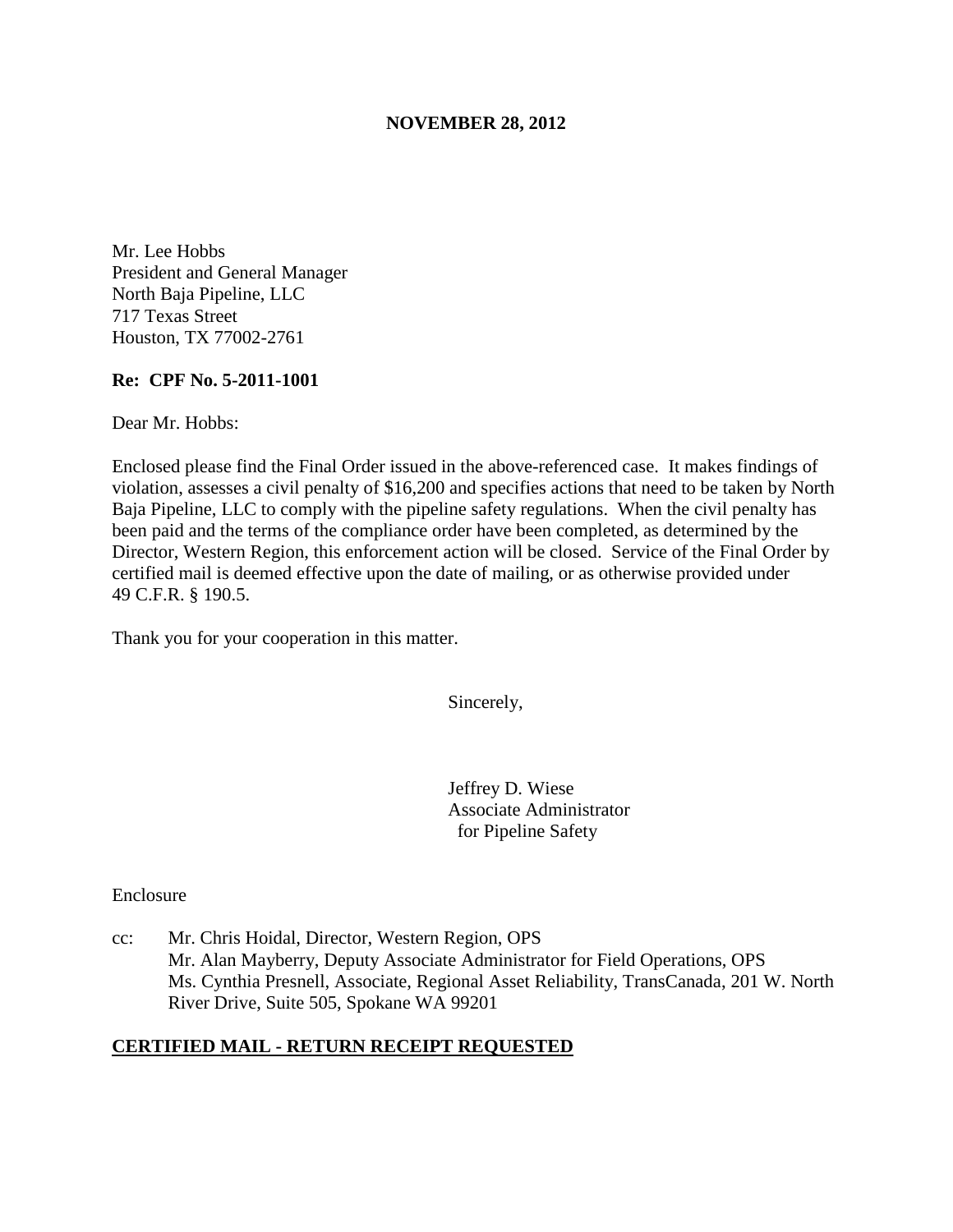## **U.S. DEPARTMENT OF TRANSPORTATION PIPELINE AND HAZARDOUS MATERIALS SAFETY ADMINISTRATION OFFICE OF PIPELINE SAFETY WASHINGTON, D.C. 20590**

**In the Matter of )** 

North Baja Pipeline, LLC,  $\qquad \qquad$  (PF No. 5-2011-1001)

**\_\_\_\_\_\_\_\_\_\_\_\_\_\_\_\_\_\_\_\_\_\_\_\_\_\_\_\_\_\_\_\_\_\_\_\_ )** 

 **)** 

 **)** 

**\_\_\_\_\_\_\_\_\_\_\_\_\_\_\_\_\_\_\_\_\_\_\_\_\_\_\_\_\_\_\_\_\_\_\_\_)** 

**Respondent. )** 

 $\overline{a}$ 

## **FINAL ORDER**

On December 8-13, 2010, pursuant to 49 U.S.C. § 60117, the Arizona Corporation Commission, as an agent for the Pipeline and Hazardous Materials Safety Administration (PHMSA), Office of Pipeline Safety (OPS), conducted an on-site pipeline safety inspection of the facilities and records of North Baja Pipeline, LLC (North Baja or Respondent) in Arizona. North Baja's natural gas pipeline system consists of 80 miles of 30 and 36-inch diameter pipeline that runs from southwestern Arizona into California. The system is operated and partially owned by TransCanada Pipelines Limited.<sup>1</sup>

As a result of the inspection, the Director, Western Region, OPS (Director), issued to Respondent, by letter dated April 28, 2011, a Notice of Probable Violation, Proposed Civil Penalty, and Proposed Compliance Order (Notice). In accordance with 49 C.F.R. § 190.207, the Notice proposed finding that North Baja violated 49 C.F.R. § 192.605 and proposed assessing a civil penalty of \$16,200 for an alleged violation. The Notice also proposed ordering Respondent to take certain measures to correct the alleged violations.

TransCanada responded to the Notice by letter dated November 14, 2011 (Response). The company did not contest the allegations of violation but did contest the terms of the proposed compliance order. Respondent did not request a hearing and therefore has waived its right to one.

## **FINDINGS OF VIOLATION**

In its Response, North Baja did not contest the allegations in the Notice that it violated 49 C.F.R. Part 192, as follows:

**Item 1:** The Notice alleged that Respondent violated 49 C.F.R. § 192.605(a), which states:

<sup>&</sup>lt;sup>1</sup> http://www northbajapipeline.com/ (last accessed on August 16, 2012).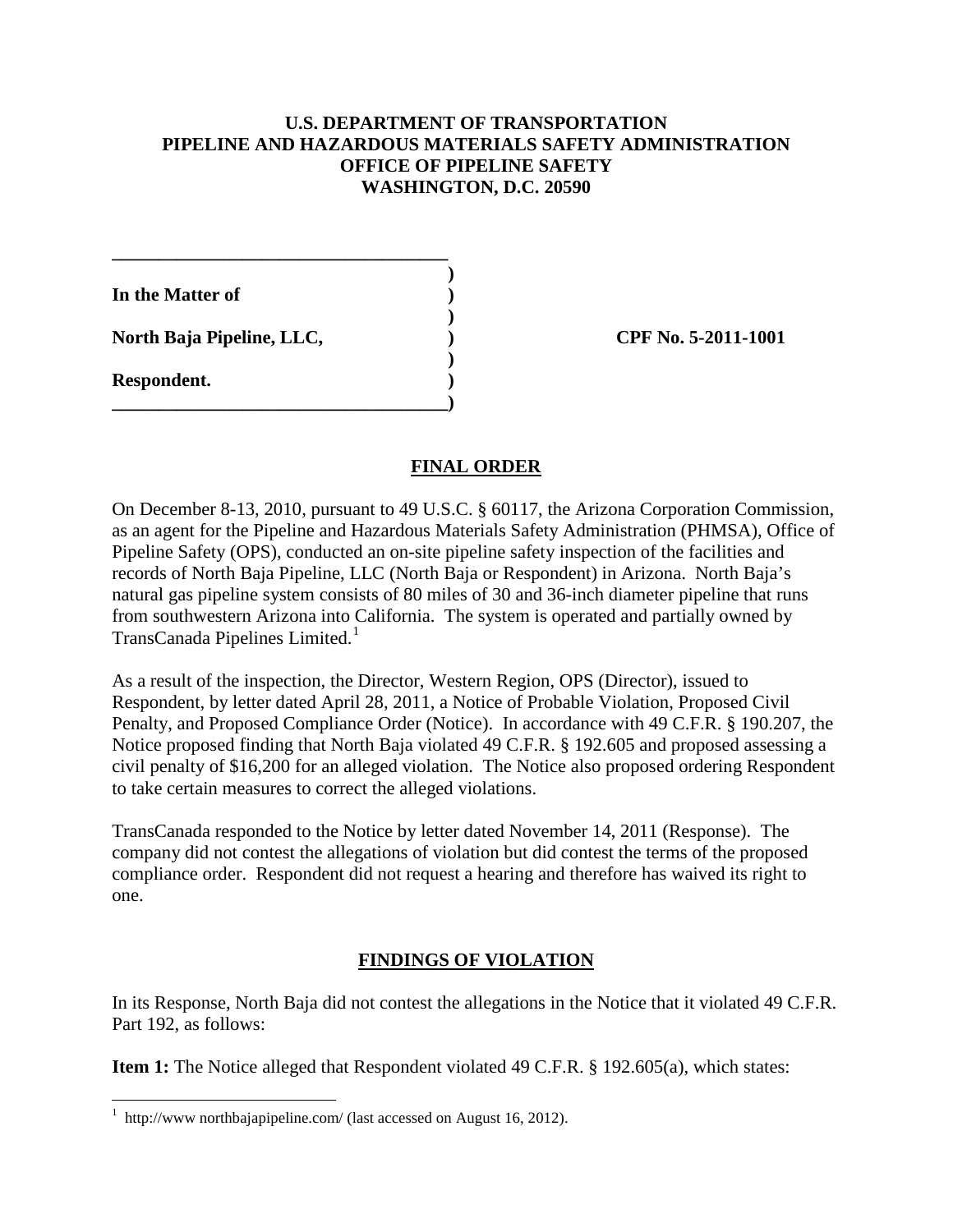### **§ 192.605 Procedural manual for operations, maintenance, and emergencies.**

(a) *General.* Each operator shall prepare and follow for each pipeline, a manual of written procedures for conducting operations and maintenance activities and for emergency response. For transmission lines, the manual must also include procedures for handling abnormal operations. This manual must be reviewed and updated by the operator at intervals not exceeding 15 months, but at least once each calendar year. This manual must be prepared before operations of a pipeline system commence. Appropriate parts of the manual must be kept at locations where operations and maintenance activities are conducted.

The Notice alleged that Respondent violated 49 C.F.R. § 192.605(a) by failing to follow, for each pipeline, a manual of written procedures for conducting operations and maintenance activities. Specifically, the Notice alleged that North Baja failed to follow its operating procedures when repairing pipeline coating damage. According to Respondent's procedures, prior to repairing pipeline coating damage, the affected area must be prepared by sandblasting or "roughing up" the original coating. In December 2007, Respondent initiated repair of damaged coating on its pipeline. However, upon excavation in December 2010, it was clear that the pipeline was not properly subjected to sandblasting or "roughing up" prior to the application of epoxy. Photographs<sup>2</sup> of the excavated area demonstrate that the hand-applied epoxy was placed over the bare surface and original coating of the pipeline, in violation of the company's written procedures.

Respondent did not contest this allegation of violation, but provided information regarding its contract for the repair and the coating specification for the conditions observed in 2007. In its response, North Baja forwarded written evidence that appears to demonstrate that its contractor was to sandblast the damaged areas prior to coating the pipeline. Notwithstanding this evidence, the Respondent acknowledges that "the 2010 photographs show disbondment similar to that observed in 2007 and 2008 ….. [and] the Company cannot produce evidence to demonstrate that the work was performed as indicated by the contractor invoices."<sup>3</sup>

Accordingly, based upon a review of all of the evidence, I find that Respondent violated 49 C.F.R. § 192.605(a) by failing to follow its written procedures requiring that, prior to repairing coating damage, any affected areas be cleaned by sandblasting or "roughing up" the original coating.

**Item 2:** The Notice alleged that Respondent violated 49 C.F.R. § 192.605(b)(2), which states:

# **§ 192.605 Procedural manual for operations, maintenance, and emergencies.**

 $(a)$  ...

 (b) *Maintenance and normal operations.* The manual required by paragraph (a) of this section must include procedures for the following, if applicable, to provide safety during maintenance and operations.

 $\overline{a}$ 

<sup>2</sup> Pipeline Safety Violation Report, at 9.

 $3$  Response, at 2.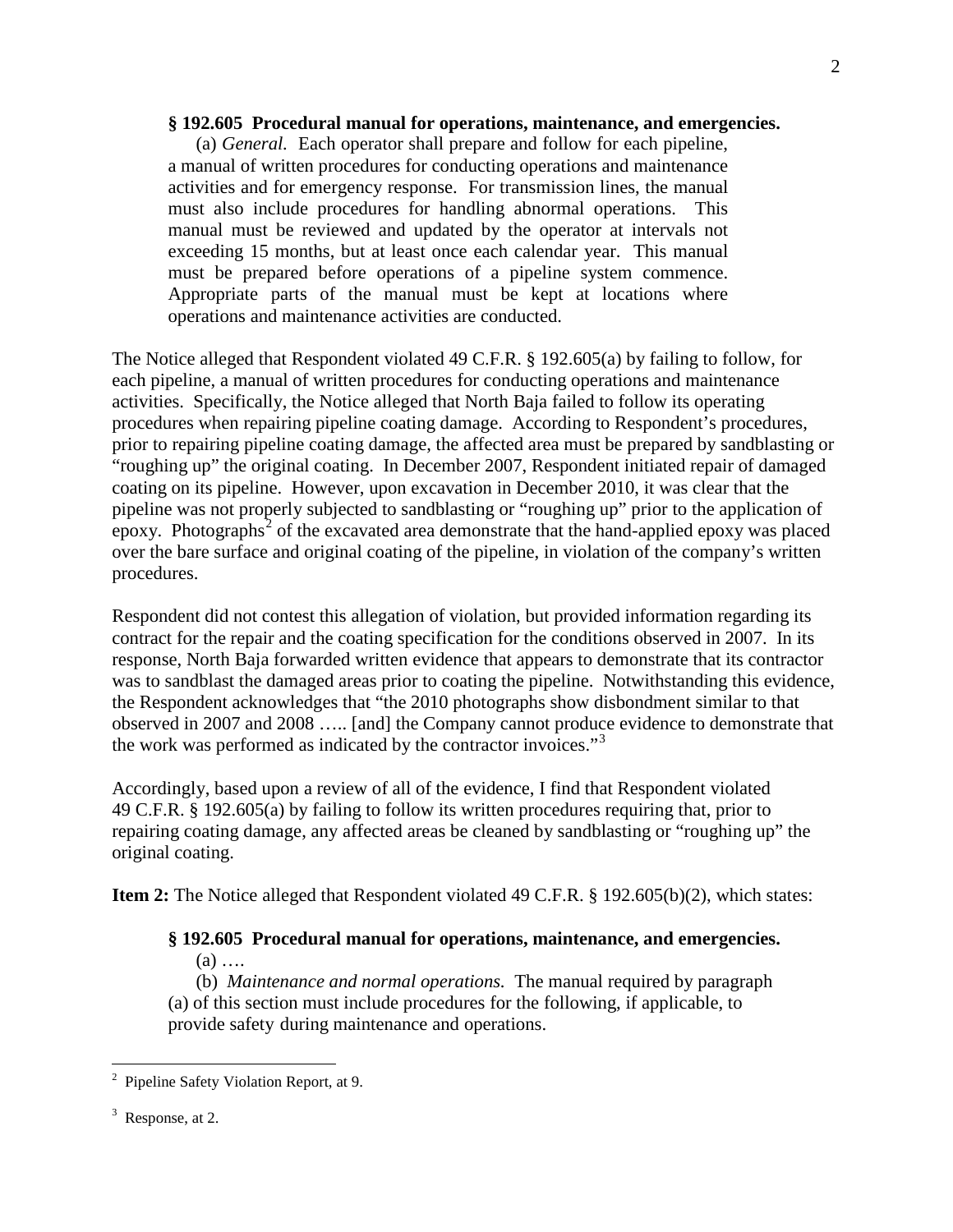$(1)$  …

 (2) Controlling corrosion in accordance with the operations and maintenance requirements of subpart I of this part.

The Notice alleged that Respondent violated 49 C.F.R. § 192.605(b)(2) by failing to include in its procedural manual for operations, maintenance, and emergencies, a procedure for controlling corrosion in accordance with the operations and maintenance requirements of Subpart I of this part. Specifically, the Notice alleged that North Baja had no written procedure for identifying abnormally high levels of pipe-to-soil potentials requiring remedial action. When reviewing the TransCanada Operations Procedure Manual *25.0 192.463 – Cathodic Protection Criteria*, the inspector found that there was no written procedure for identifying what level of abnormally high pipe-to-soil potentials would require remedial action.

Respondent did not contest this allegation of violation.

Accordingly, based upon a review of all of the evidence, I find that Respondent violated 49 C.F.R. § 192.605(b)(2) by failing to include in its procedural manual a procedure for controlling corrosion in accordance with the operations and maintenance requirements of Subpart I of this part.

These findings of violation will be considered prior offenses in any subsequent enforcement action taken against Respondent.

### **ASSESSMENT OF PENALTY**

Under 49 U.S.C. § 60122, Respondent is subject to an administrative civil penalty not to exceed \$100,000 per violation for each day of the violation, up to a maximum of \$1,000,000 for any related series of violations. In determining the amount of a civil penalty under 49 U.S.C. § 60122 and 49 C.F.R. § 190.225, I must consider the following criteria: the nature, circumstances, and gravity of the violation, including adverse impact on the environment; the degree of Respondent's culpability; the history of Respondent's prior offenses; the Respondent's ability to pay the penalty and any effect that the penalty may have on its ability to continue doing business; and the good faith of Respondent in attempting to comply with the pipeline safety regulations. In addition, I may consider the economic benefit gained from the violation without any reduction because of subsequent damages, and such other matters as justice may require. The Notice proposed a total civil penalty of \$16,200 for the violations cited above.

**Item 1:** The Notice proposed a civil penalty of \$16,200 for Respondent's violation of 49 C.F.R. § 192.605(a), for failing to follow its own procedures when repairing pipeline coating by first preparing the original coating through sandblasting or "roughing up". The Respondent submitted several pieces of evidence in support of its request for a reduction of the proposed civil penalty. First, a TransCanada employee sent an email to the project contractor that specifically mentions that sandblasting should be assessed an extra labor charge. Second, it appears that, as of March 2007, prior to the attempted remediation of the coating damage in this case, TransCanada had a specification in place for coating applications on TransCanada facilities in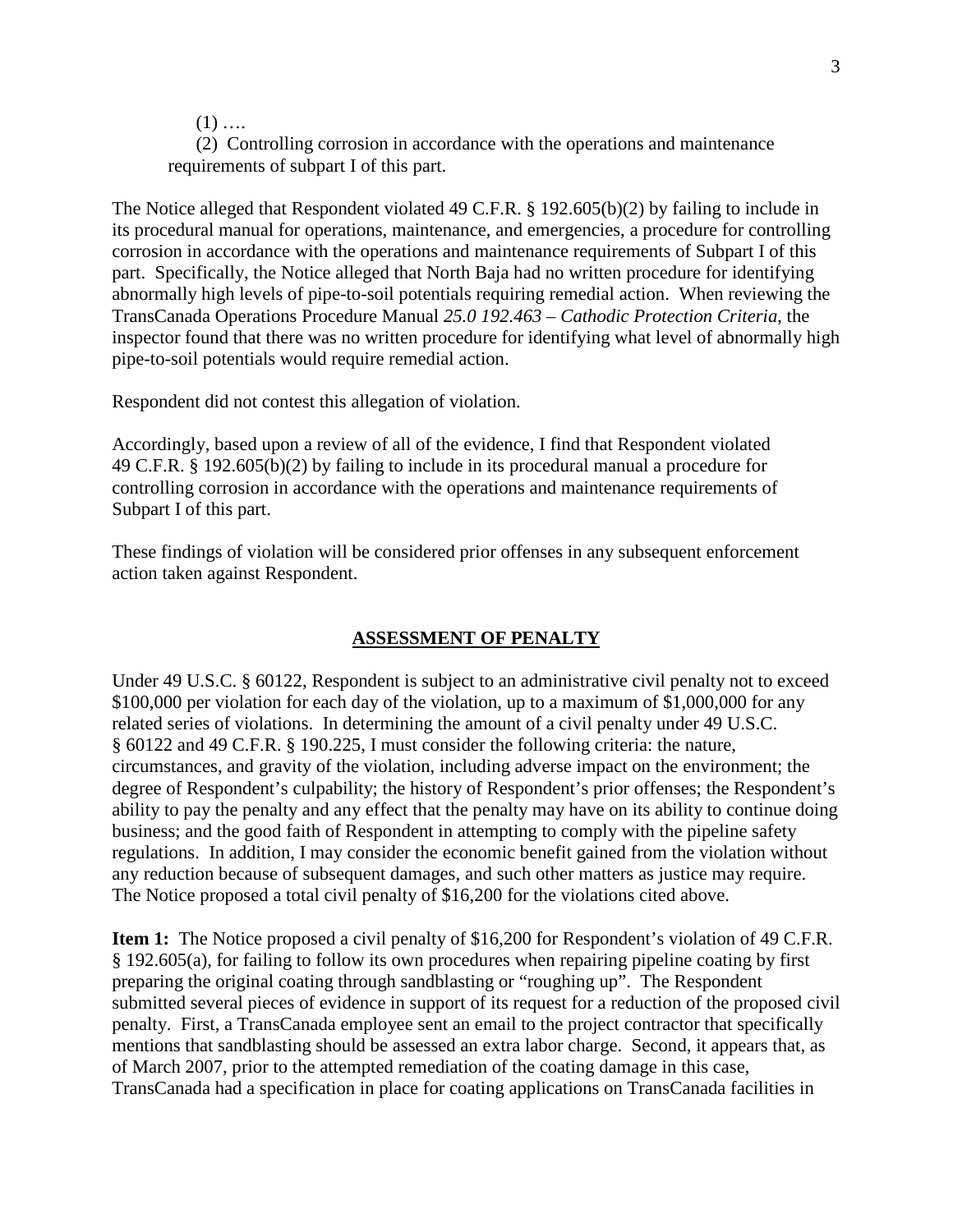the United States that identified the appropriate surface preparation in great detail.<sup>4</sup> Lastly, TransCanada submitted daily inspection reports and contractor invoices from the time of the 2007 repair that purport to demonstrate the affected areas were sandblasted. While the company has presented a great deal of evidence to demonstrate that it complied with its procedures, the most compelling evidence are the 2010 photographs of the excavated pipeline. If the work had been done according to TransCanada's specifications, the 2010 pipeline would not be in the same condition as was noted in 2007. Given that the company has no explanation for the condition that was observed in 2010, it can only be inferred that, even though the Respondent properly contracted for the remediation, the affected areas were not in fact properly prepared prior to recoating. Despite its procedures, the Respondent failed to adequately verify that the work was properly completed and a potentially dangerous condition was allowed to persist for three years. This facility is located in a Class 1 location directly adjacent to a LNG facility. In the event of a pipeline failure and gas release, significant damage could have ensued. Accordingly, having reviewed the record and considered the assessment criteria, I assess Respondent a civil penalty of \$16,200 for violation of 49 C.F.R. § 192.605(a).

In summary, having reviewed the record and considered the assessment criteria for the Item cited above, I assess Respondent a total civil penalty of **\$16,200**.

Payment of the civil penalty must be made within 20 days of service. Federal regulations (49 C.F.R. § 89.21(b)(3)) require such payment to be made by wire transfer through the Federal Reserve Communications System (Fedwire), to the account of the U.S. Treasury. Detailed instructions are contained in the enclosure. Questions concerning wire transfers should be directed to: Financial Operations Division (AMZ-341), Federal Aviation Administration, Mike Monroney Aeronautical Center, P.O. Box 269039, Oklahoma City, Oklahoma 73125. The Financial Operations Division telephone number is (405) 954-8893.

Failure to pay the \$16,200 civil penalty will result in accrual of interest at the current annual rate in accordance with 31 U.S.C. § 3717, 31 C.F.R. § 901.9 and 49 C.F.R. § 89.23. Pursuant to those same authorities, a late penalty charge of six percent (6%) per annum will be charged if payment is not made within 110 days of service. Furthermore, failure to pay the civil penalty may result in referral of the matter to the Attorney General for appropriate action in a district court of the United States.

### **COMPLIANCE ORDER**

The Notice proposed a compliance order with respect to Items 1 and 2 in the Notice for violations of 49 C.F.R. §§ 192.605(a) and 192.605(b)(2), respectively. Under 49 U.S.C. § 60118(a), each person who engages in the transportation of gas or who owns or operates a pipeline facility is required to comply with the applicable safety standards established under chapter 601. The Director has indicated that Respondent has taken the following actions to address some of the cited violations:

 $\overline{a}$ 

<sup>4</sup> Page 8 of 20, TransCanada Specification, *TES-COAT-EPU-US External Epoxy/Urethane Coating Systems. March 15, 2007.*